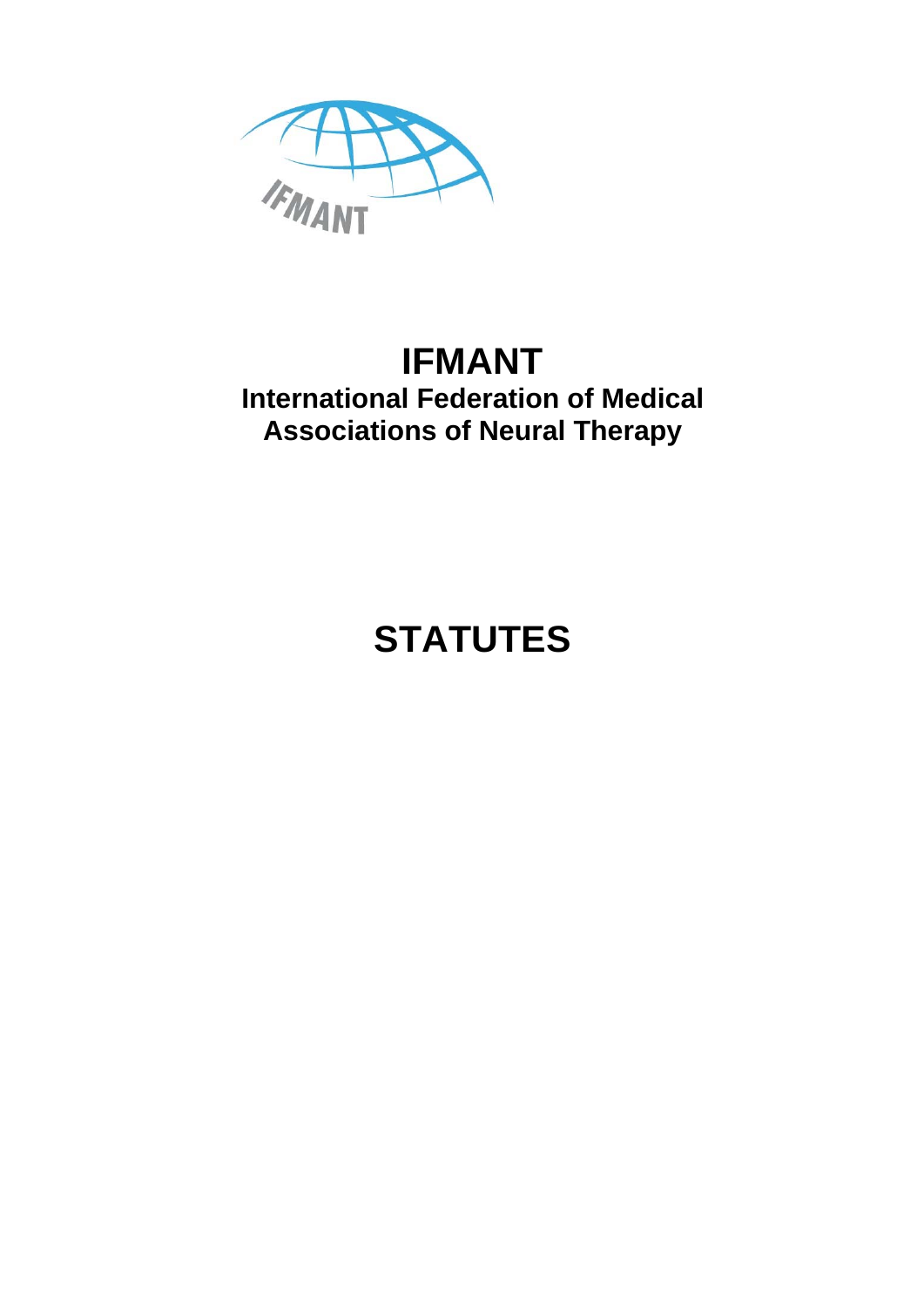### **Contents**

| Name, Head Office and Purpose<br>L. | 3  |
|-------------------------------------|----|
| II. Membership                      | 5  |
| III. Funds                          | 7  |
| IV. Organisation                    | 9  |
| A. General meeting                  | 9  |
| B. Board                            | 12 |
| C. Administrative office            | 13 |
| D. Audit office                     | 14 |
| V. Arbitration                      | 15 |
| VI. Final provisions                | 16 |
| Amendment of statutes               | 17 |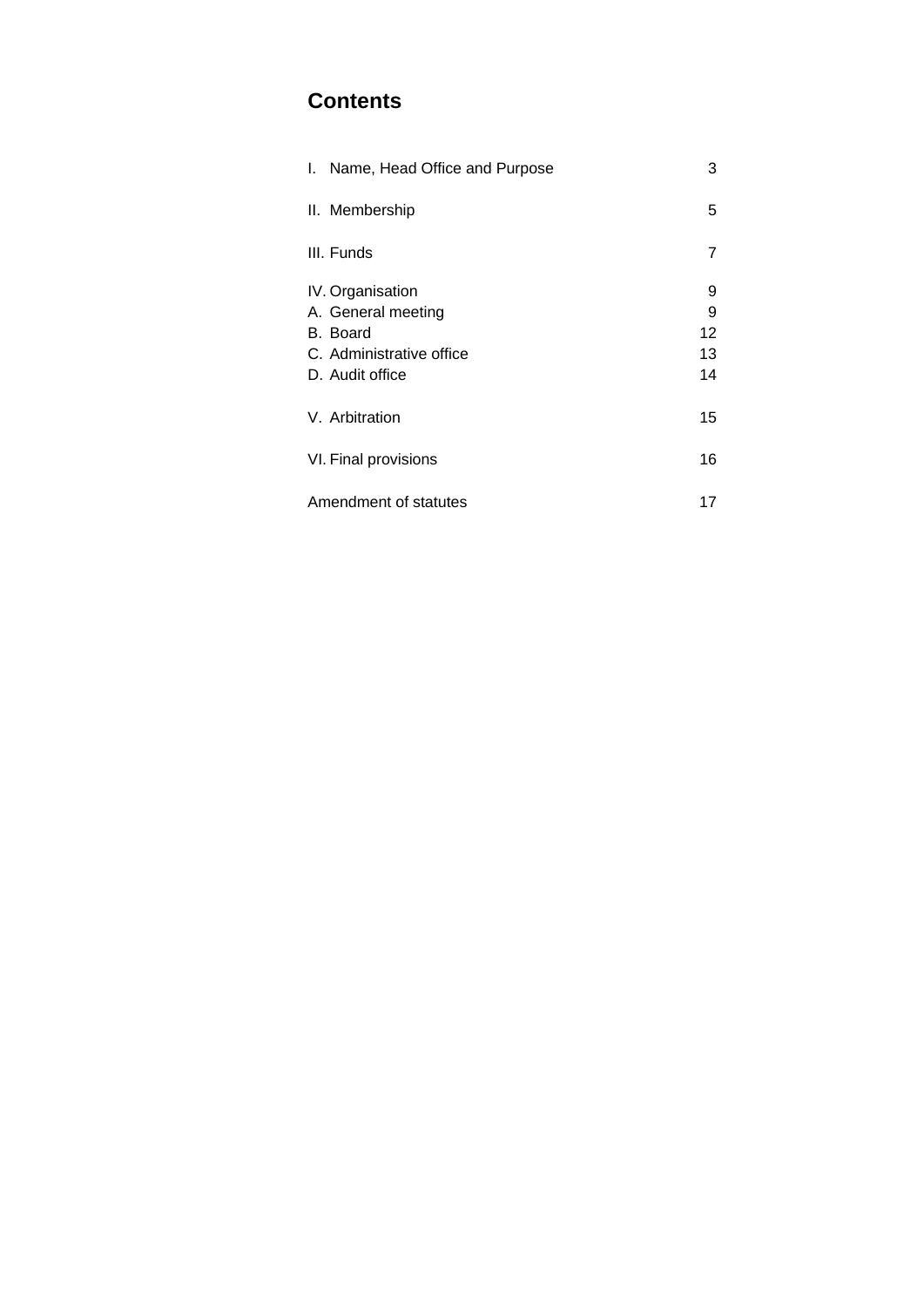### **I. Name, Head Office and Purpose**

#### **Art. 1 Name and head office**

 The association, "International Federation of Medical Associations of Neural Therapy" (hereafter known as IFMANT) is an international society that serves as the umbrella organisation for all neural therapy associations for scientific purposes. It is a not-for-profit organisation.

 According to Art. 60 ff. ZGB (Swiss Civil Code) it is an association based in Bern.

#### **Art. 2 Purpose and objective**

- 2/1 The purpose of the association is the worldwide registration of all national medical neural therapy societies and neural therapy associations, including their status, particularly:
	- Number of members
	- Regulation by law by the professional body or no regulation
	- Training standards and modes of mutual recognition of training
	- Quality assurance, further training obligations and further training options

The objectives of the association are:

- 2/2 Inviting national societies to become a member of IFMANT as the umbrella association.
- 2/3 Promoting neural therapy through the amalgamation of national medical associations for neural therapy.
- 2/4 Endorsing the exchange of ideas and information among members in individual societies.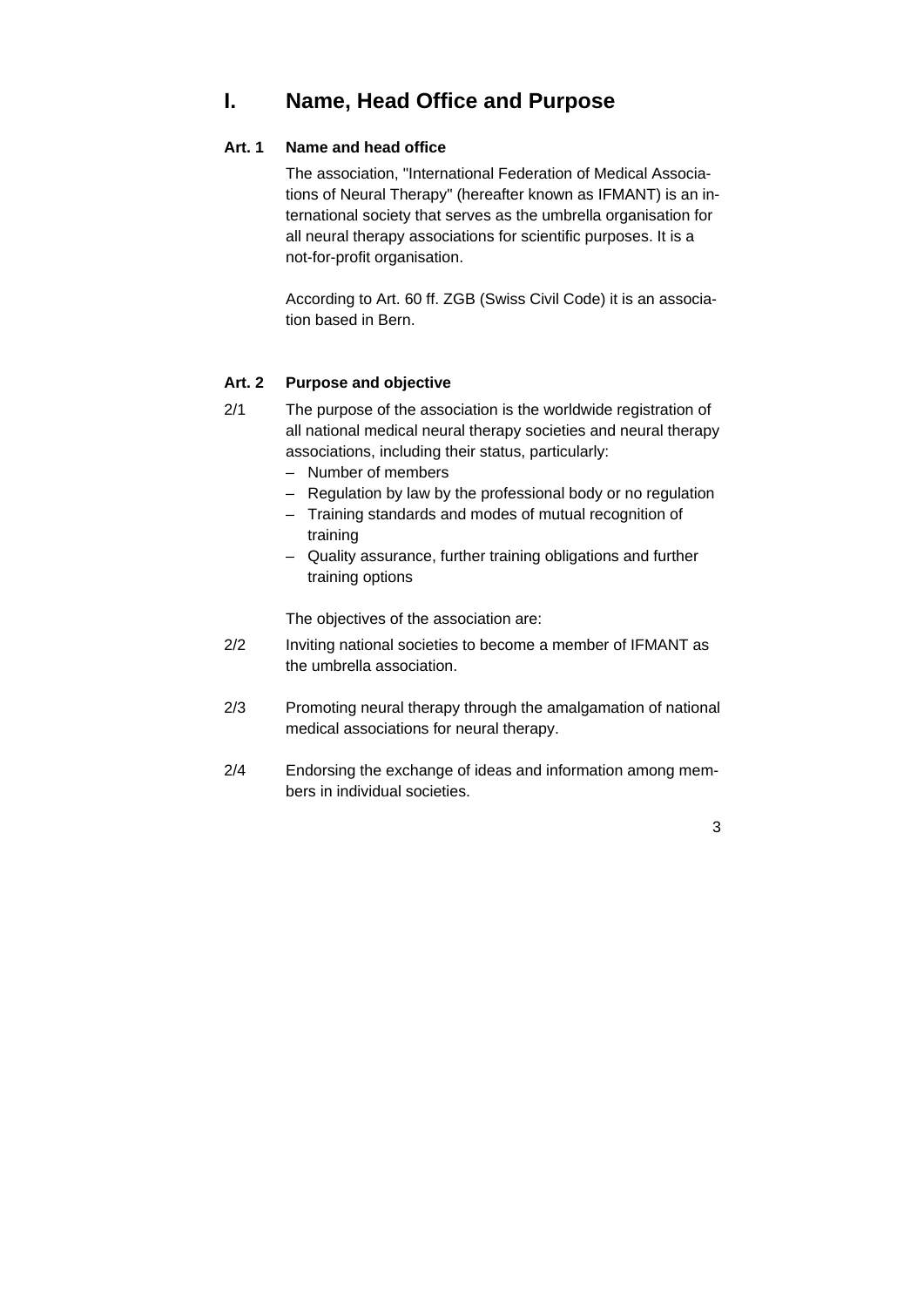- 2/5 Encouraging scientific research and clinical documentation associated with neural therapy.
- 2/6 Representation of the interests of its members with regard to authorities and organisations (e.g. membership and cooperation with CAM-compliant organisations in the EU), provided these do not come under the competence of the individual member organisations.
- 2/7 Promoting the standardisation of training and further training in neural therapy in the individual member organisations.
- 2/8 The recognition of exclusively non-profit purposes without profit motives. Neutrality in terms of party politics and denomination.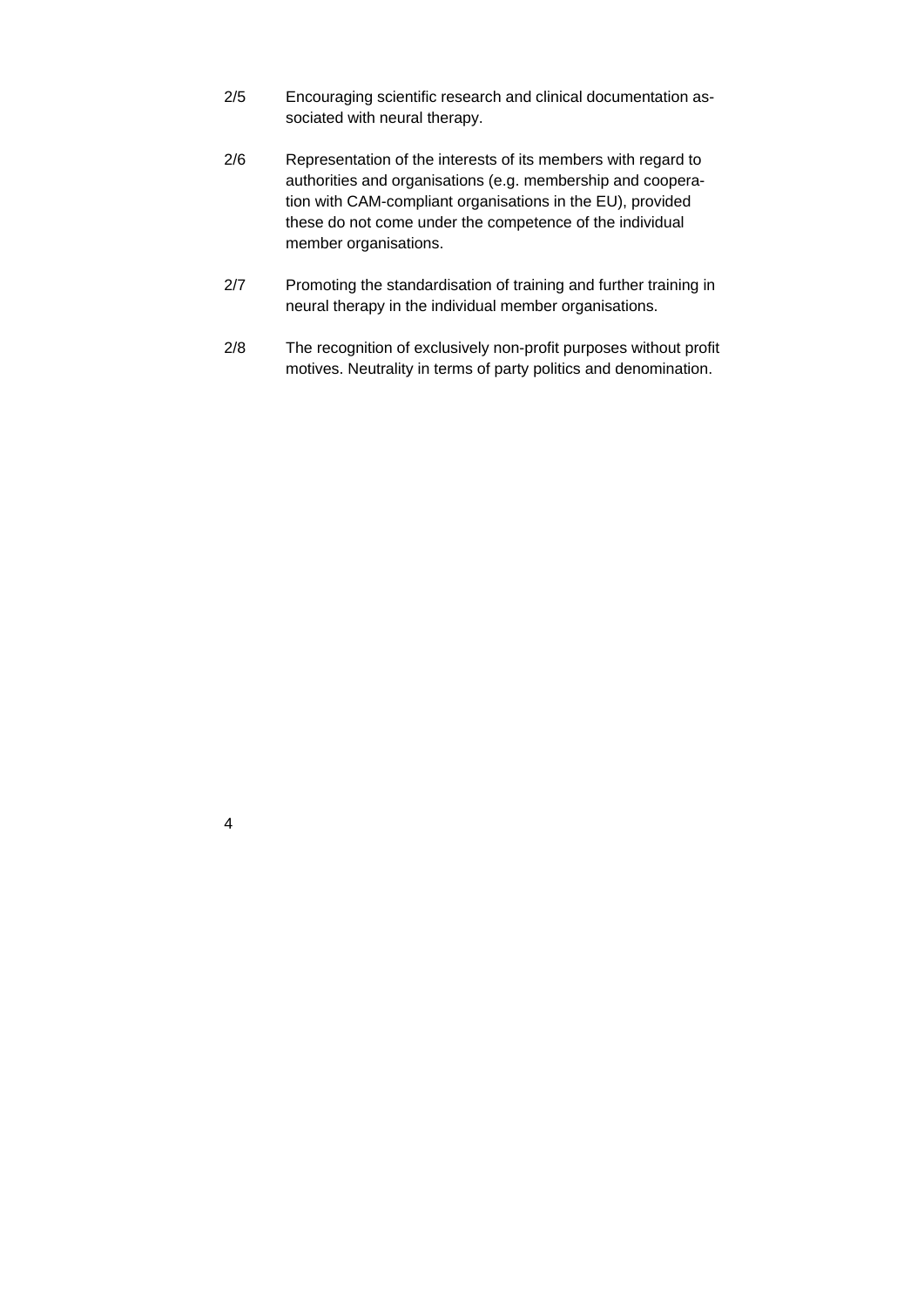### **II. Membership**

#### **Art. 3 Acquisition and membership categories**

- 3/1 **Ordinary members** can only be medical neural therapy organisations, which are registered in their countries as legal entities and as non-profit societies or a corresponding equivalent. To **be accepted** into the umbrella organisation as an ordinary member, the applicant must send a membership application to the board. This is the ultimate decider for admission where a unanimous vote by the board is required. If a unanimous decision cannot be made, the membership application is considered to have been rejected. The decision is made in writing to the applicant and reasons for the rejection do not have to be given.
- 3/2 **Extraordinary members** may be national medical societies that do not meet the acceptance criteria for ordinary members. The acceptance procedure is the same as for ordinary members.
- 3/3 **Honorary members** are nominated at the suggestion of the general meeting. These are persons who have delivered special services to achieve the objectives of the umbrella organisation.
- 3/4 **Supporting members** are members who support the umbrella organisation with donations of any kind. They are accepted by a resolution of the general meeting.

#### **Art. 4 Termination of membership**

 Ordinary membership terminates upon voluntary resignation or if dissolved by the association. Voluntary resignation may be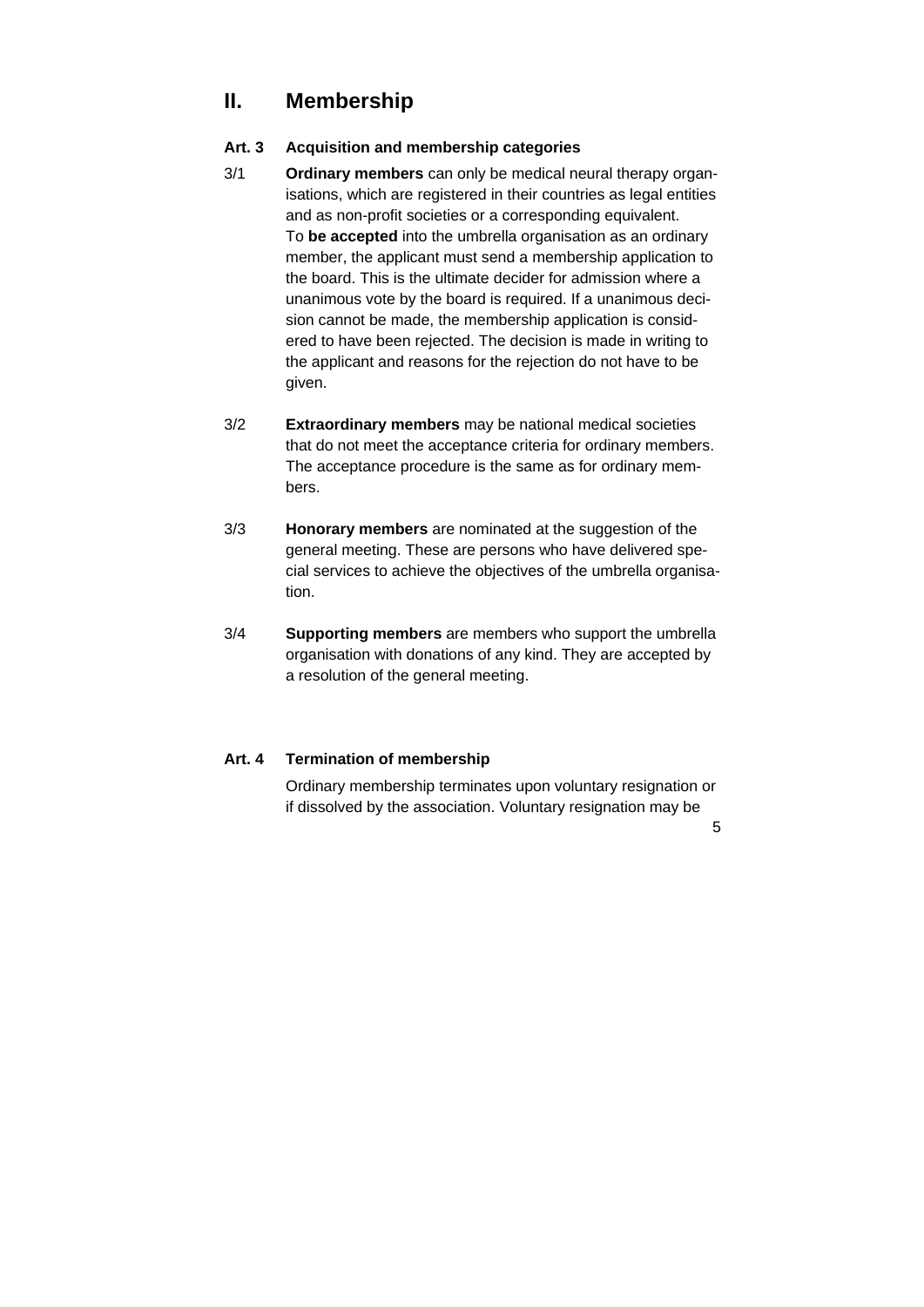made with three months' notice by written application to the board. There is no claim against association funds or refund of contributions.

 Furthermore, membership ends in exclusion from the association if the member in question contravenes its reputation, purpose or interests. The board decides upon exclusion by granting a legal hearing with a simple majority. The excluded member may appeal against this decision within a month after it is issued. The next general assembly makes the final decision. Up to the time of this decision the rights of the member are in abeyance. The annual fee for the current year must be paid in full.

#### **Art. 5 List of members**

 IFMANT manages a current list of members based on member categories.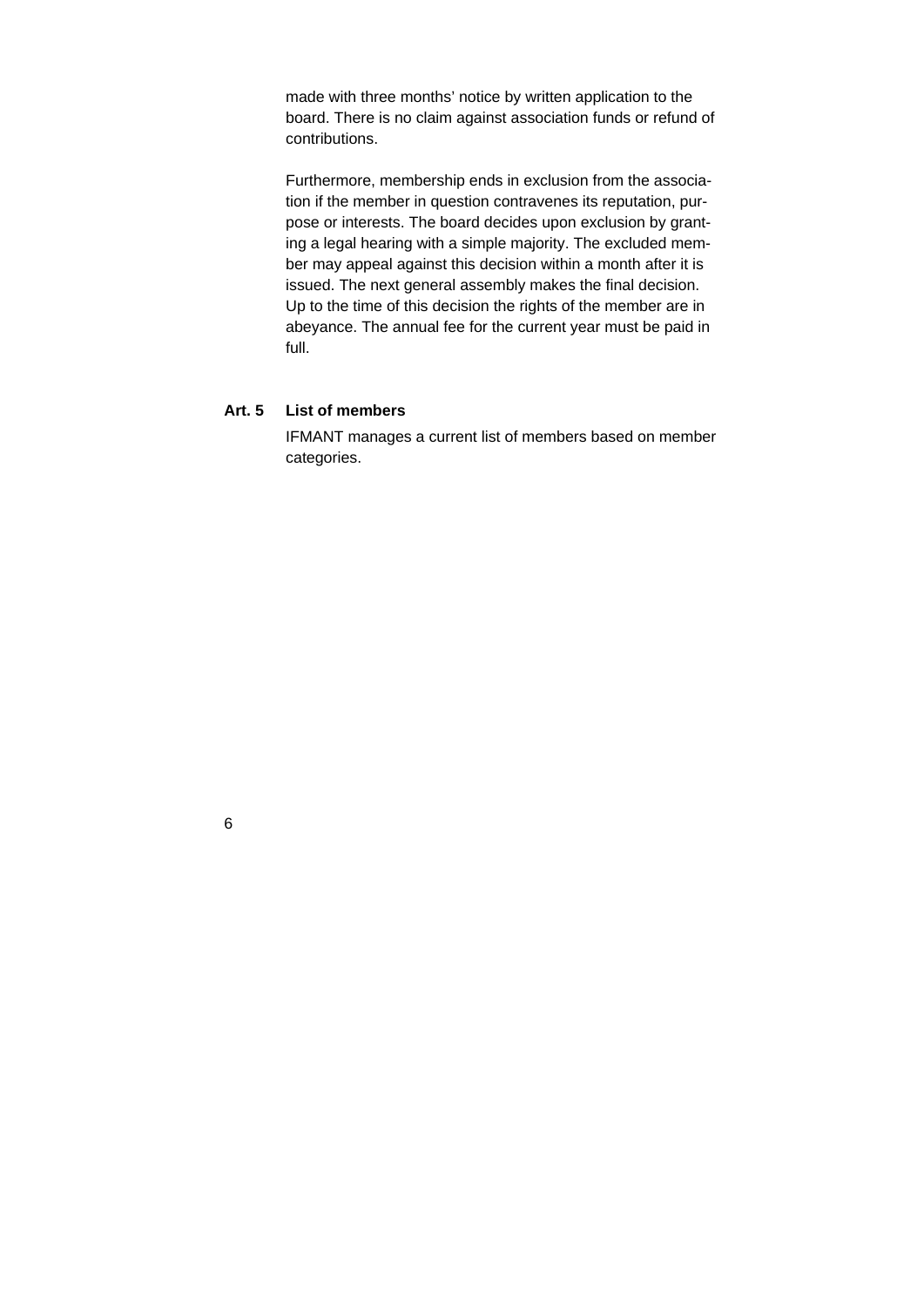### **III. Funds**

#### **Art. 6 Raising of funds**

 The financial means required by the association for its activities, are raised via joining fees, membership fees, donations and grants. The general assembly makes decisions regarding donations with no designated purpose.

#### **Art. 7 Membership fee**

 The annual fee is due by 1 June each year. The board can approve discounts or dispensation in justified cases. This latter regulation applies only at an individual level. Resigned / excluded members must pay their fee up to the end of the membership year (30 June).

 The annual fee is staggered according to the number of members: up to 100 members = Euro 100, up to 200 members = Euro 200; continues in 100s up to 1,000 members = Euro 1,000. From 1,000 members, the maximum fee is Euro 750.

 The general assembly stipulates the level of membership fees for ordinary and extraordinary members.

 Honorary members and supporting members do not generally pay membership fees.

#### **Art. 8 Admission fees**

 The general meeting sets the level of admission fees for ordinary and extraordinary members (Euro 500).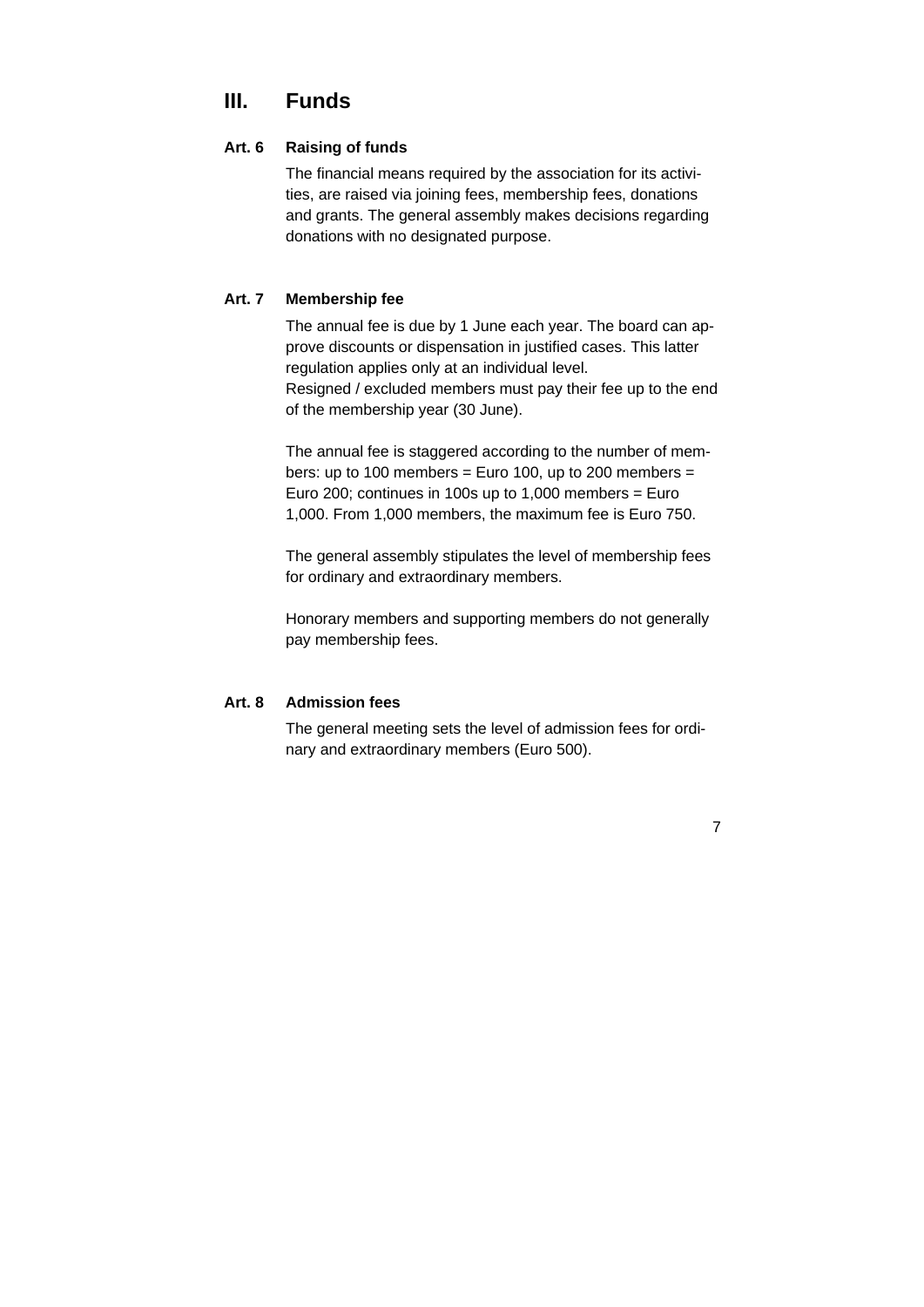Any financial surpluses may only be used for statutory purposes. Members do not receive any dividends, and in their capacity as members nor do they receive other allocations from the association. They do not receive any refunds when leaving the association or upon termination or cancellation of their membership.

 No member may benefit from administrative expenditure that is alien to the purposes of the association, or from disproportionately high remuneration.

#### **Art. 9 Other funding**

 An additional fee may be requested from association members for special projects. The fee will be specified by the general meeting.

#### **Art. 10 Liability**

 Only the association's funds may be used for the liabilities of IFMANT.

 Any personal responsibility for the liabilities of IFMANT is excluded. IFMANT is only accountable for its own liabilities in terms of its funds, and not for that of its members.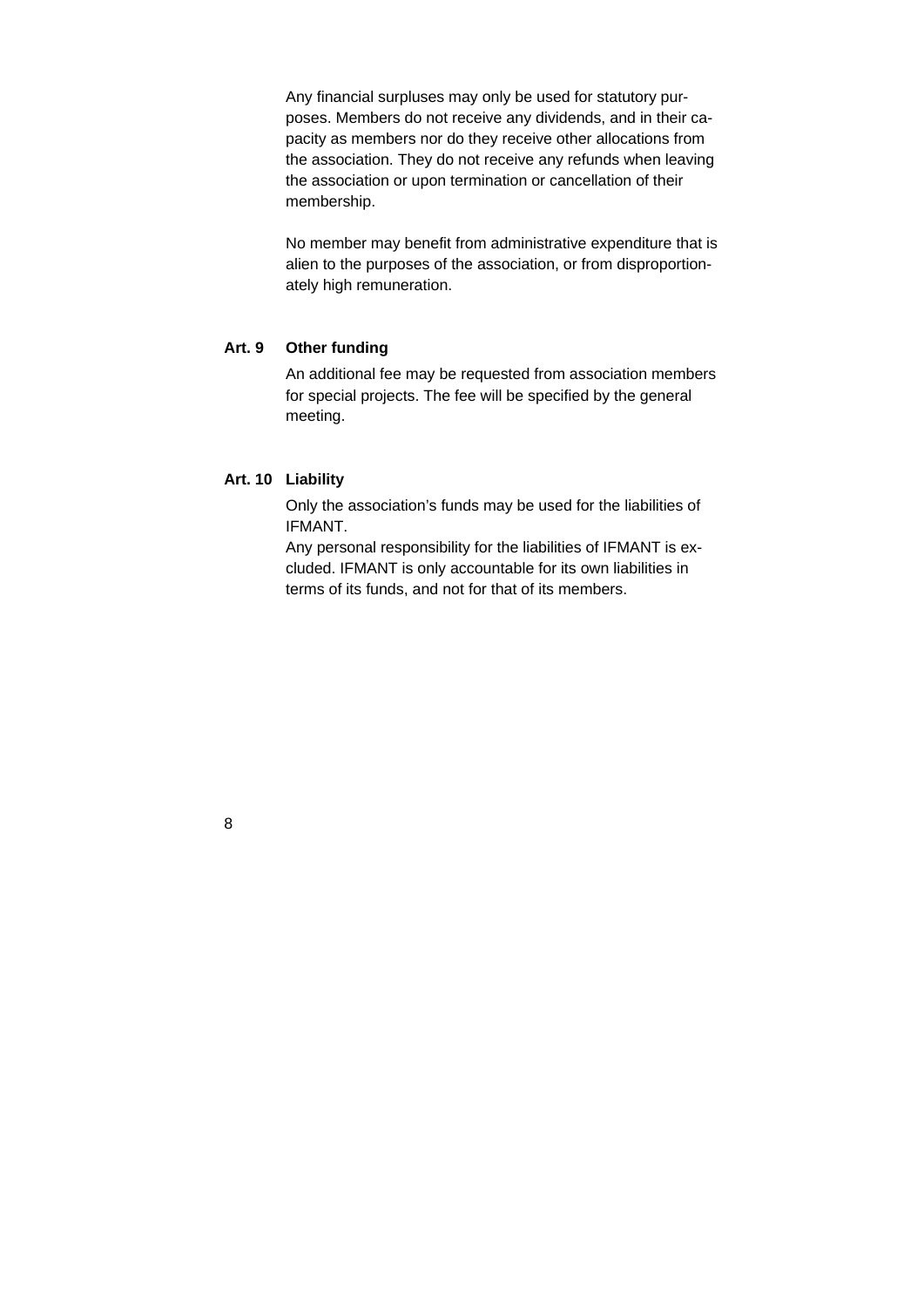### **IV. Organisation**

#### **Art. 11 Bodies**

The bodies of IFMANT are:

- A. General meeting
- B. Board
- C. Administrative office
- D. Audit office

#### **A. General meeting**

#### **Art. 12 General**

The general meeting is the chief body of IFMANT.

#### **Art. 13 Voting rights**

 Each member present, who represents a society, has a vote. This voting right is exercised by an ordinary member of the society represented. Extraordinary members, honorary members and supporting members attending the general meeting do not have a voting right. All persons are invited to attend the general meeting; it is expressly pointed out that persons who are present at the general meeting without member status do not have any right to a say or voting right.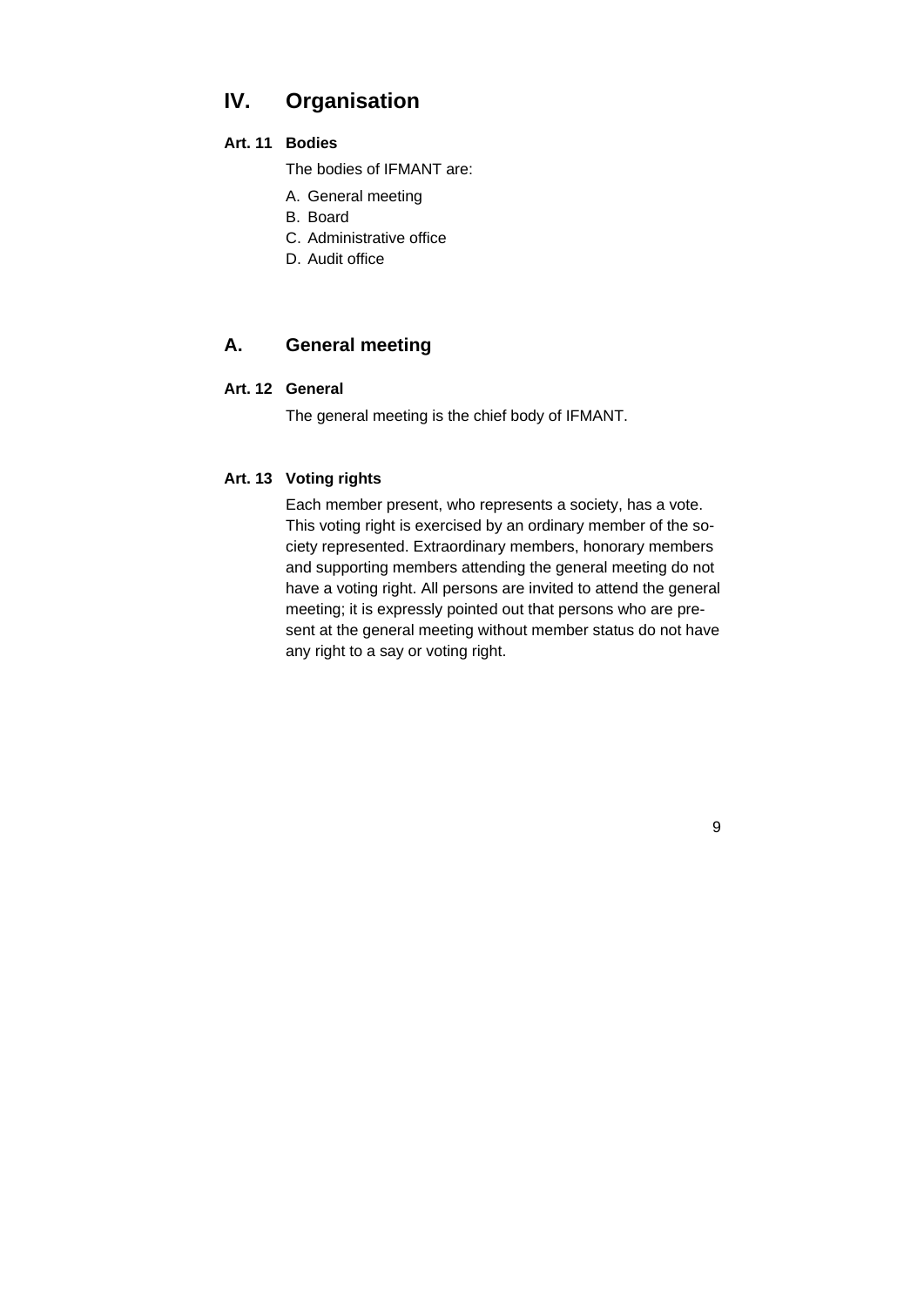#### **Art. 14 Convocation**

 The general meeting is convened by the board (president) at least twice a year, with a minimum notice period of six months by written communication.

 The individual agenda items must be indicated at least six weeks in advance.

 The general meeting should be held as part of an international neural therapy conference.

 Extraordinary general meetings take place if the president of the board or at least a quarter of the members of IFMANT request it.

 In the event the chairman is prevented from doing so, the meeting is convened by the first deputy board member.

#### **Art. 15 Chairmanship / minutes**

 The chairmanship of the general meeting is carried out by the chairman, and if he or she is prevented from doing so, by the vice president or another member designated by the board.

The secretary takes the minutes.

#### **Art. 16 Resolution**

 The resolution is carried out insofar as the statutes do not specify otherwise, with a simple majority of votes from members present; blank votes are taken into account. The chairman participates in the vote. In the event of a tied vote the chairman has the deciding vote.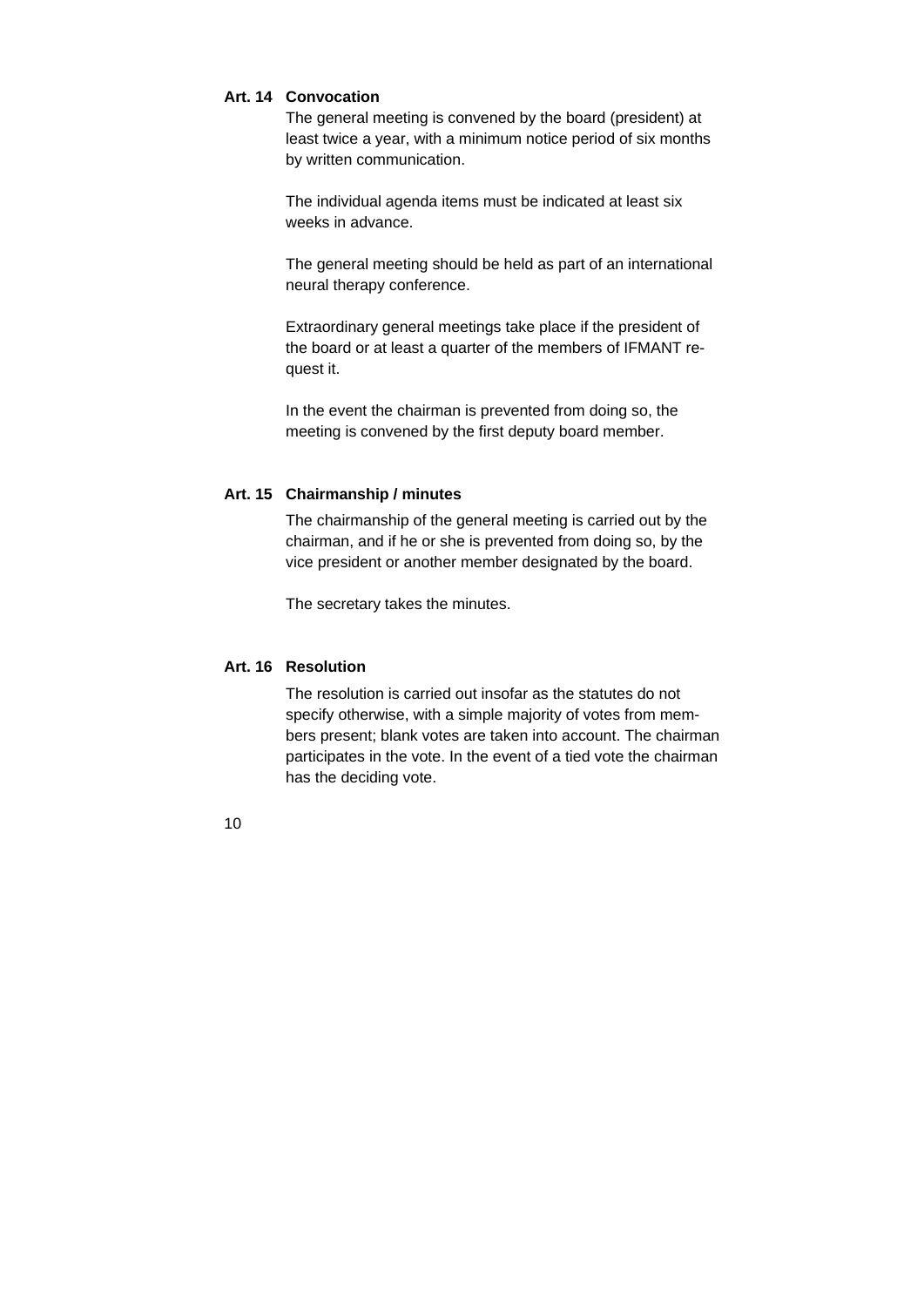The absolute majority is required for elections. If the absolute majority is not achieved in the first ballot, the relative majority is sufficient in the second ballot.

 A 2/3 majority is required for the exclusion of members. A 3/4 majority is required for the dissolution of IFMANT.

 A majority of two-thirds is required to change the statutes. In the event of a tie the chairman holds the casting vote.

 Elections and ballots are held as open insofar as there is no decision to hold secret voting.

#### **Art. 17 Authorisations**

The general meeting has the following authorisations

- Election of the president
- Election of the vice president
- Election of the secretary
- Election of treasurer
- Election of any committee members
- Election of the administrative office
- Election of the audit office
- Election of honorary members
- Acceptance of the statements of accounts and balance of accounts
- Resolution regarding the budget
- Granting of releases to the board
- Setting the amounts for admission fee and membership fees
- Specifying the fees for special projects
- Resolution regarding the amendment of statutes
- Decision on appeals against membership exclusions
- Resolution or liquidation of IFMANT
- Resolution regarding other matters submitted by the board.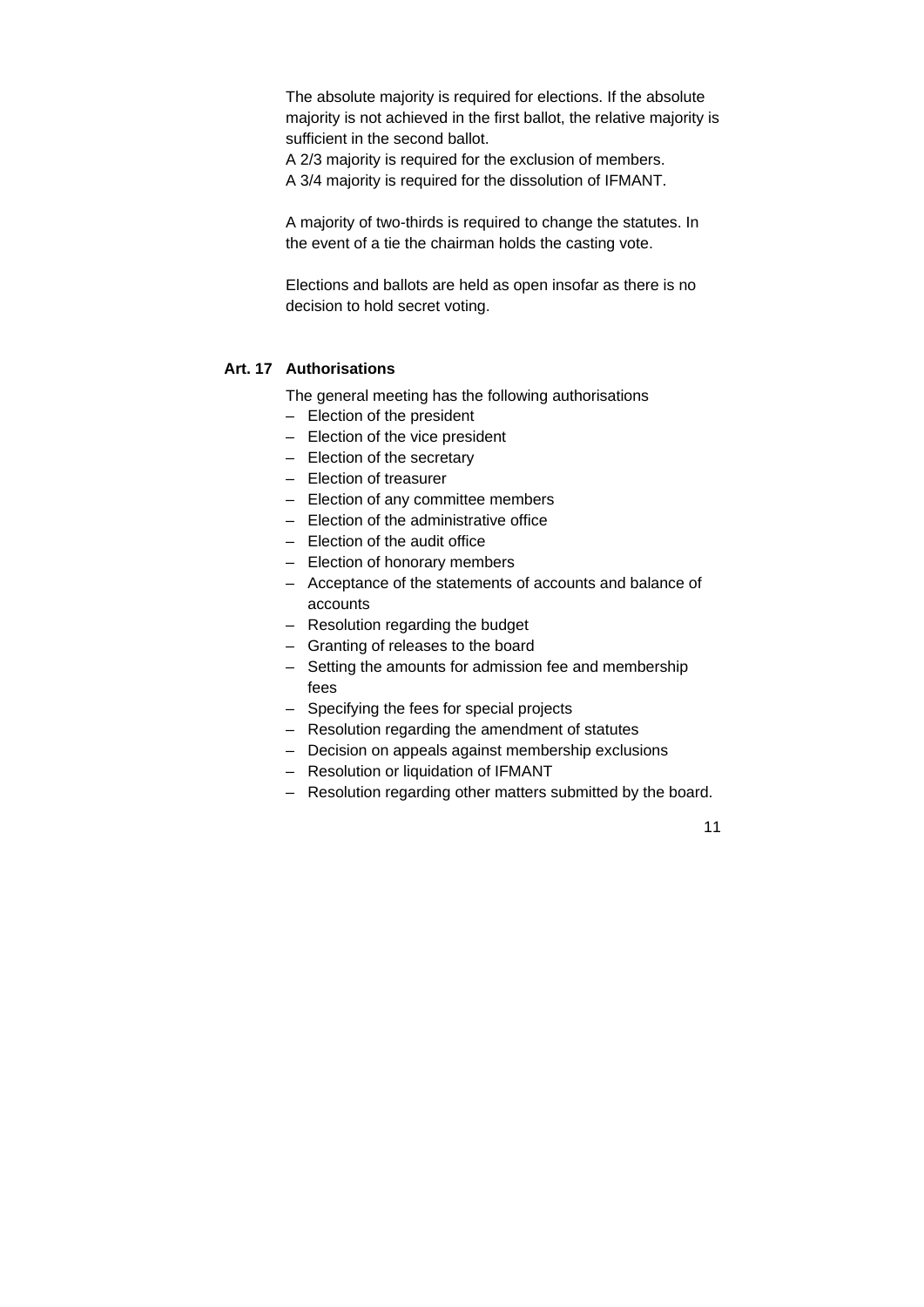#### **B. Board**

#### **Art. 18 Composition**

 The board consists of the president, vice president, secretary, treasurer and representatives of any commissions. The general meeting can elect up to three additional board members (committee members).

#### **Art. 19 Term of office**

 The board members are selected for three years and can be elected again.

#### **Art. 20 Convocation**

 The board assembles at the invitation of the president as often as required but at least once a year.

#### **Art. 21 Passing of a resolution**

 The board is quorate if three members are present. It passes a resolution with the majority of votes from board members present. The president participates in the vote; in the event of a tie the president holds the casting vote.

 The board can pass valid circular resolutions provided no member requests consultation.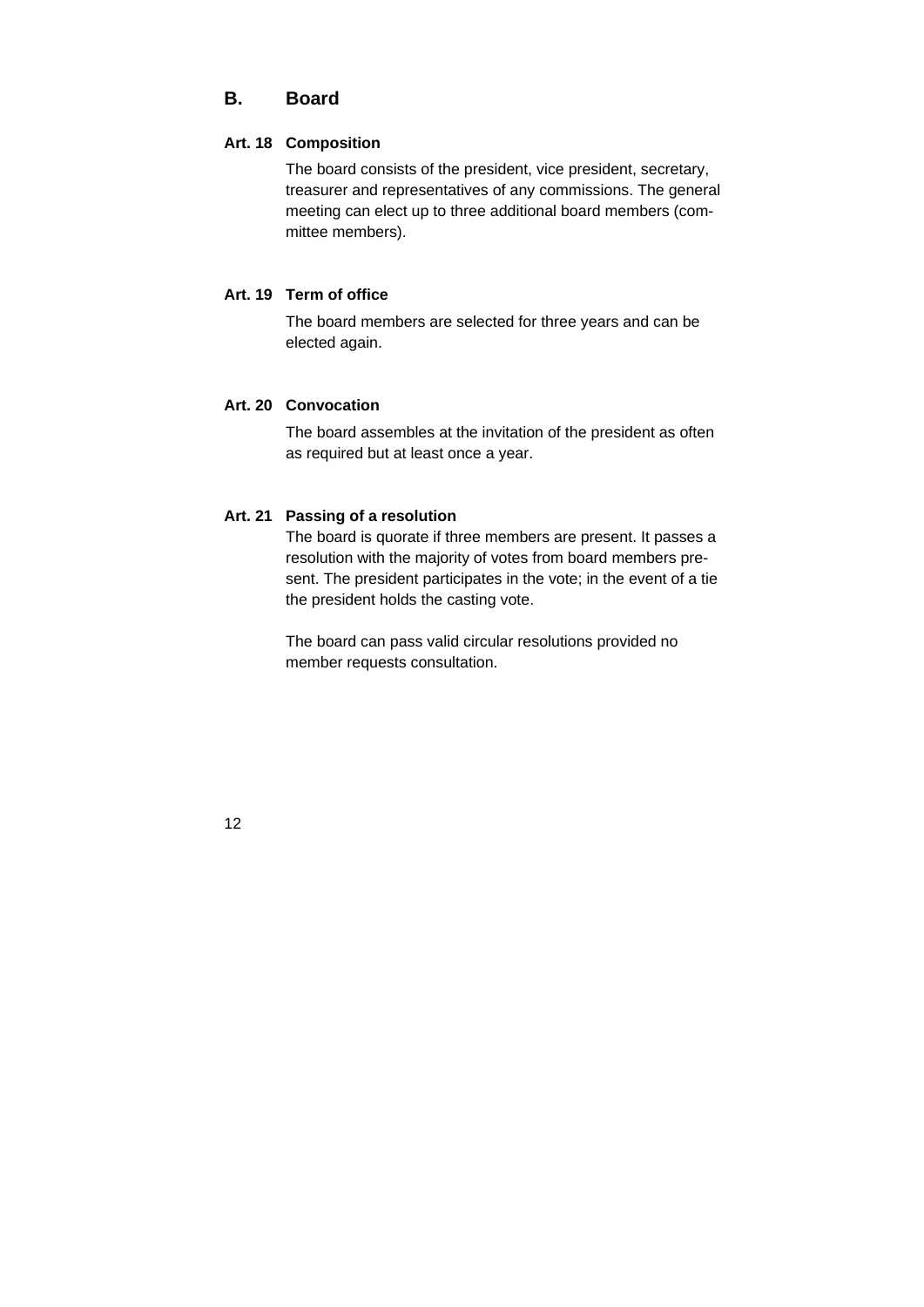#### **Art. 22 Authorisations**

 The board administers all tasks that are not assigned to another body by the statutes.

The board is charged with the following tasks in particular:

- Preparation of business for the general meeting
- Issuing instructions
- Representation of IFMANT by third parties
- Approval of the budget
- Setting remuneration for persons entrusted with IFMANT tasks
- Expenditure authorisation up to 50% of the association's assets

 The official languages of the umbrella organisation are German and English. In discussions or if there is an opportunity for translation, other languages may also be used.

#### **Art. 23 External representation**

 The president, vice president and secretary are the sole authorised signatories.

#### **C. Administrative office**

**Art. 24** The general meeting elects the audit office and stipulates their functional specifications and remuneration.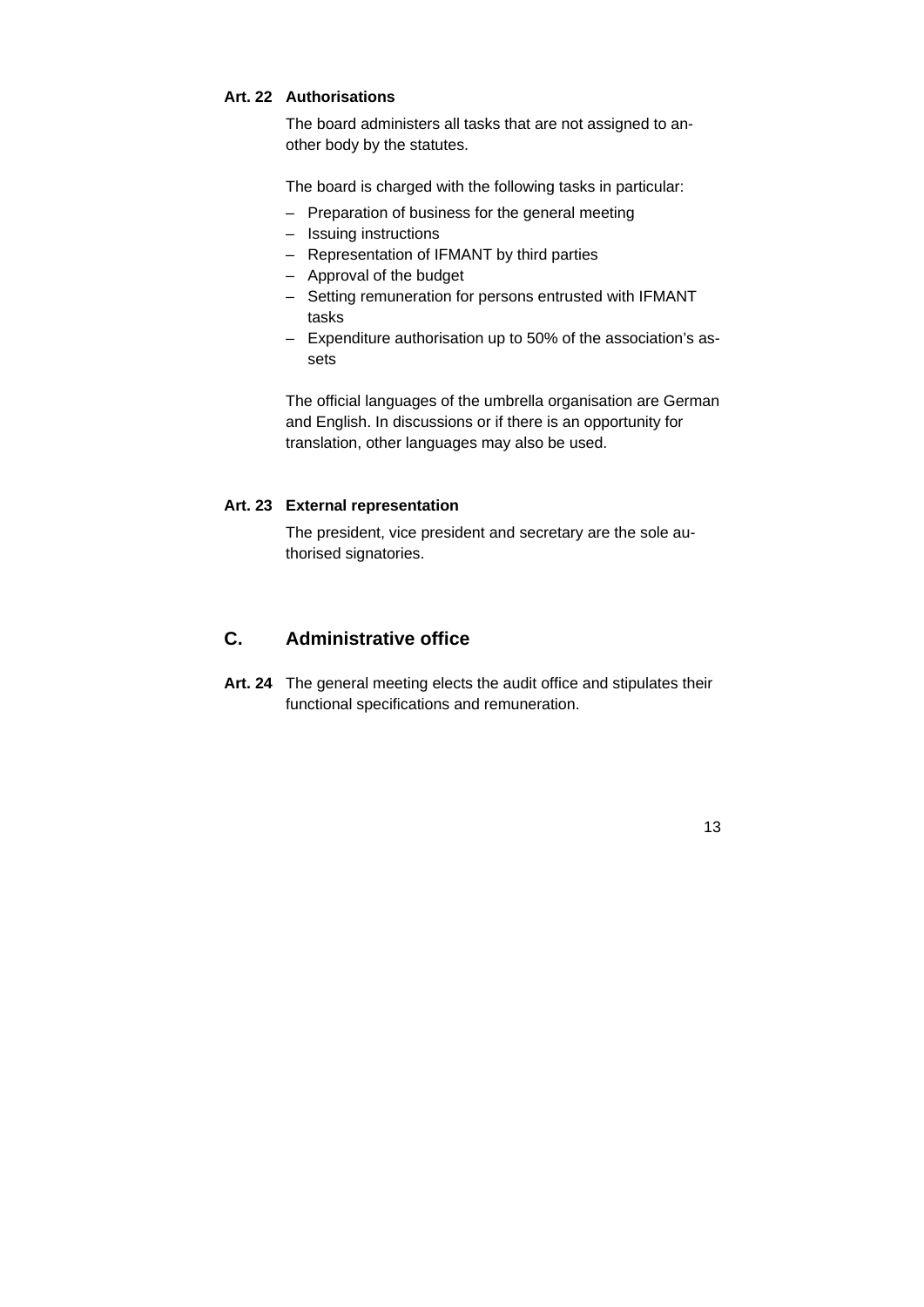#### **D. Audit office**

14

**Art. 25** The general meeting designates an audit office (2 members) who must be re-elected every two years.

> It checks the accounting of IFMANT and makes a report for the attention of the general meeting each year.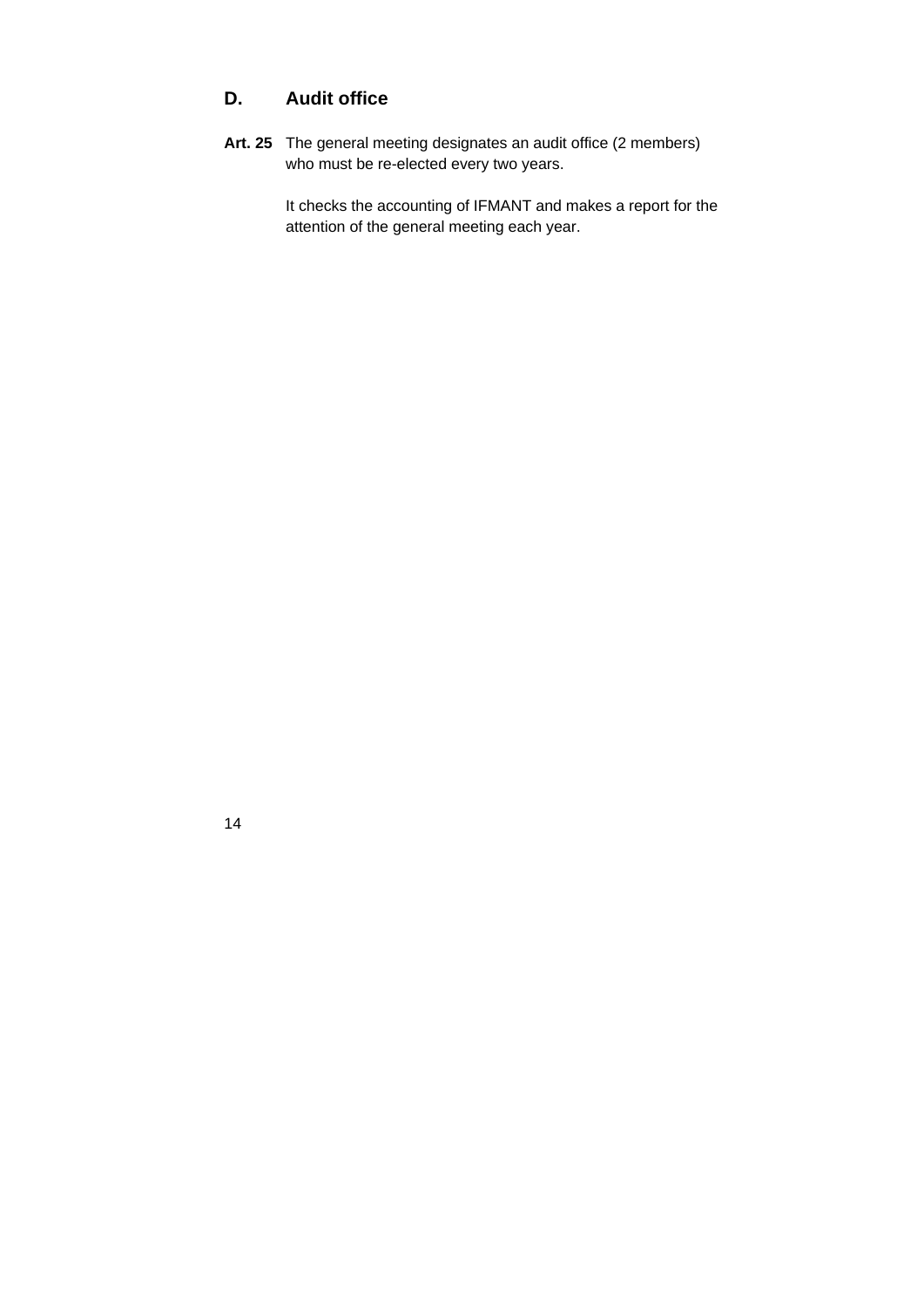### **V. Arbitration**

**Art. 26** All legal disputes between members with regard to association matters and between members and IFMANT are determined by arbitration.

> Each party elects an arbitrator and they jointly select the chairman; if they are unable to agree on this, the high court president designates the chairman at the head office of IFMANT.

 For disputes with a disputed amount of under CHF 1,000 the chairman assesses it as the sole judge.

 The court of arbitration elects its secretary and specifies procedure in the contest of the legal provisions.

 The court of arbitration is based at the head office of IFMANT. The court of arbitration consults behind closed doors.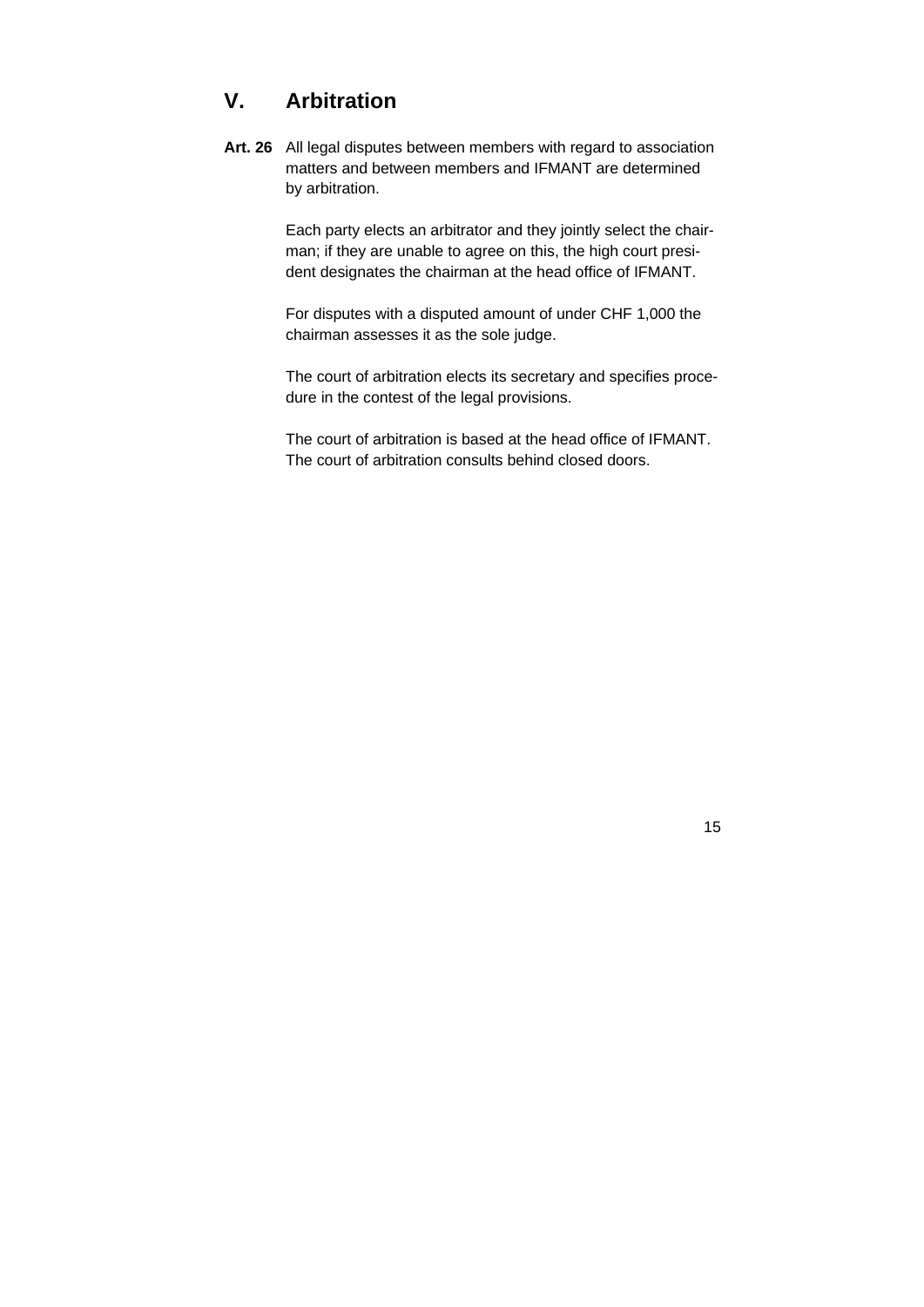### **VI. Final provisions**

**Art. 27** The statutes came into force with the acceptance of the inaugural meeting of 2.11.2012 in Baden-Baden.

Baden-Baden, 2 November 2012

The President The Secretary Dr Wolfgang Ortner **Dr Rudolf Hausammann**